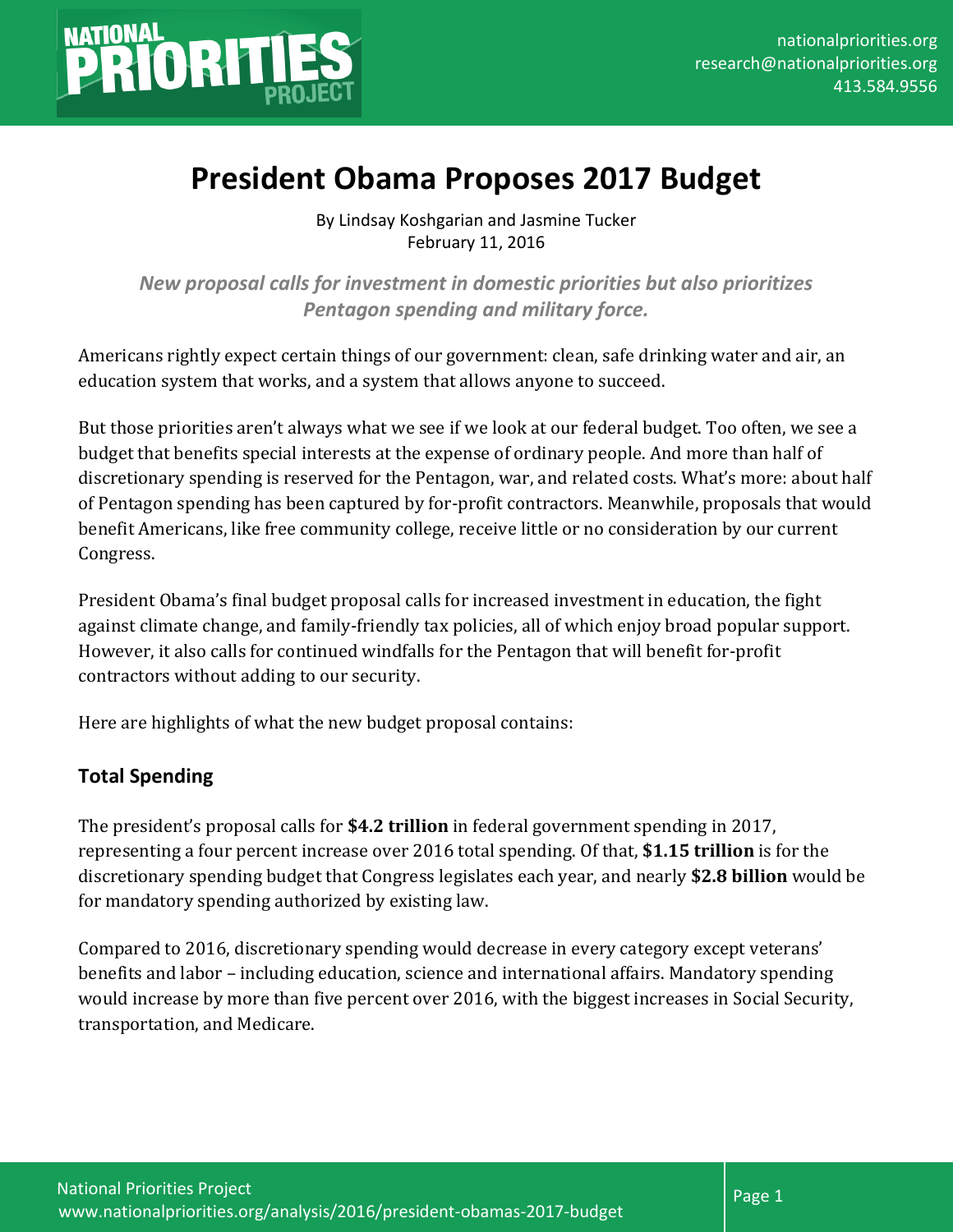

Of the discretionary spending total, **\$622.6 billion**, or 54 percent, would be set aside for the Pentagon, nuclear weapons and related items. The next biggest category of discretionary spending would be veterans' benefits, receiving an additional **\$75.4 billion**. These two categories total nearly 61 percent of the total discretionary budget. The remaining 39 percent would fund education, housing and community programs, science, the environment, and more.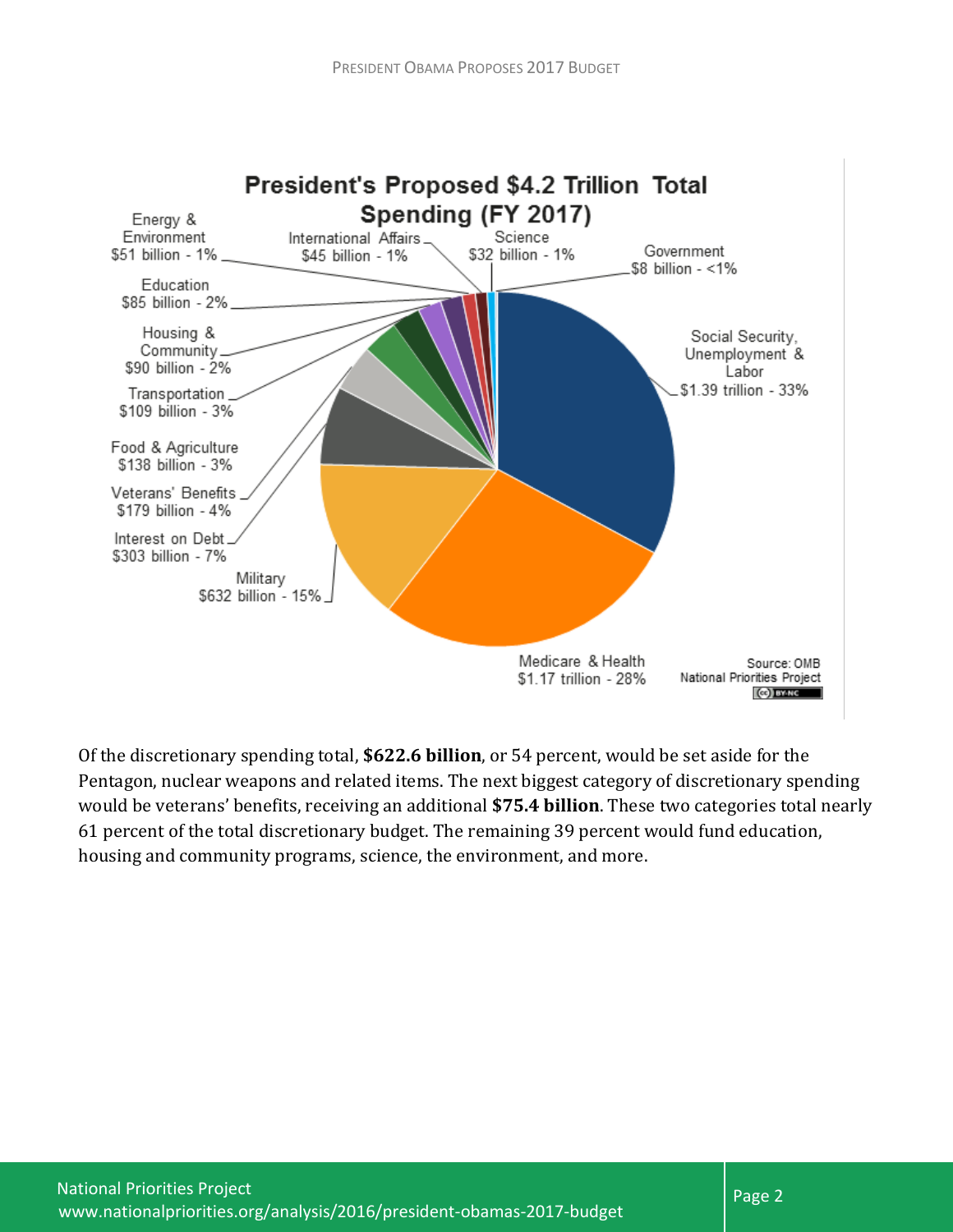

# **Economic Inequality and Opportunity**

The budget includes proposals that would explicitly create economic opportunity, or help to ameliorate the effects of growing inequality, including:

- Nearly **\$6 billion** in new funding to connect young, disconnected Americans to their first job. The program would help nearly one million young people get summer jobs, and an additional 150,000 young people to find employment for up to a year;
- An indefinite expansion of the Affordable Care Act's three years of full federal support for Medicaid expansion by states. Nineteen states have chosen not to expand Medicaid coverage under the Affordable Care Act. The cost of the proposal would depend on how many of these states choose to extend help to struggling Americans;
- A clean transportation package totaling **\$32 billion per year** over ten years that would create hundreds of thousands of middle-class jobs in an economy that still doesn't provide enough opportunities for good-paying work.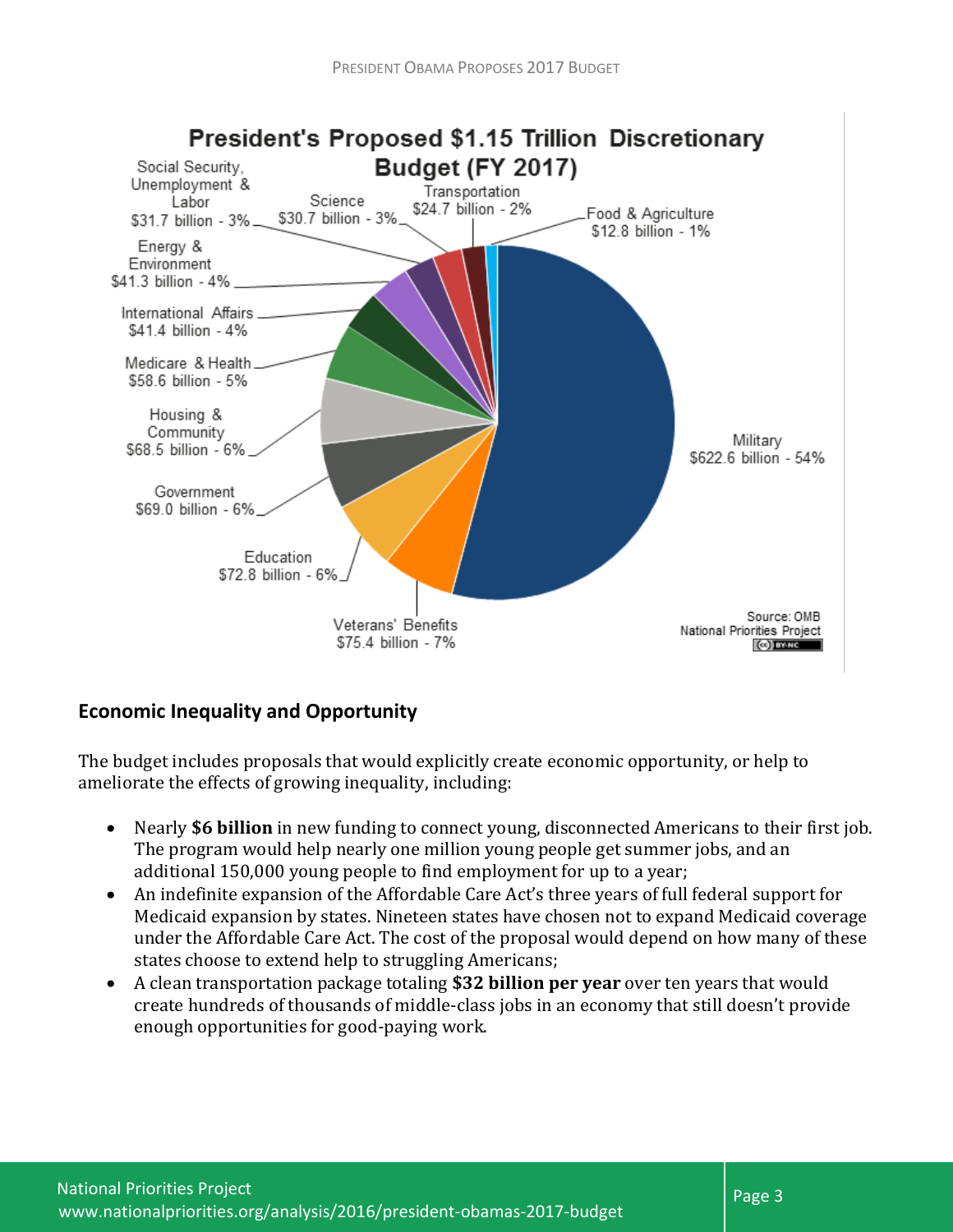### **Education**

A strong education system is a clear prerequisite to a fair economy with equal opportunity for all. Americans consistently say that more investment in education is among their top priorities for our government.<sup>1</sup>

The president's budget proposal includes a number of targeted proposals for increasing education funding, including:

- Two free years of community college, a federal-state initiative that would cost the federal government **\$61 billion over ten years** – which the current Congress failed to take up last year.
- Increasing Pell grant funding by **\$2 billion**, in stark contrast to congressional proposals to freeze or cut funding to the program for the lowest-income college students.
- Continuing support for the president's signature Preschool for All program, a federal-state partnership that provides preschool support for the lowest income four-year olds.
- Modest increases in funding to other federal preschool programs, including a **\$434 million** increase for Head Start over 2016 figures, to a total of **\$9.6 billion in 2017**;
- **\$4 billion over three years** in new Science, Technology, Engineering, and Math (STEM) funding for K-12 education.

#### **Climate Change**

The budget proposes to double clean energy research and development to a level of **\$12.8 billion by 2021**.

The proposed **\$32 billion per year** to improve our nation's transportation systems is also intended as a climate change measure, and would include investments such as:

- Providing \$10 billion per year for transit improvements;
- A **\$7 billion** per year investment in high speed rail;
- A **\$2 billion** per year investment in cleaner vehicles and aircraft.

# **Pentagon and Related Spending**

The budget maintains the status quo, with more than half of discretionary funding (the funding Congress allocates each year during its budget process) reserved for the Pentagon and spending on nuclear weapons and related items. Total Pentagon and related spending in the request amounts to nearly **\$623 billion**, including the Pentagon budget, nuclear weapons and aid to foreign militaries. The budget provides **\$583 billion** for the Pentagon alone in 2017, a **\$2 billion** increase over 2016.

Pentagon funding of \$583 billion includes: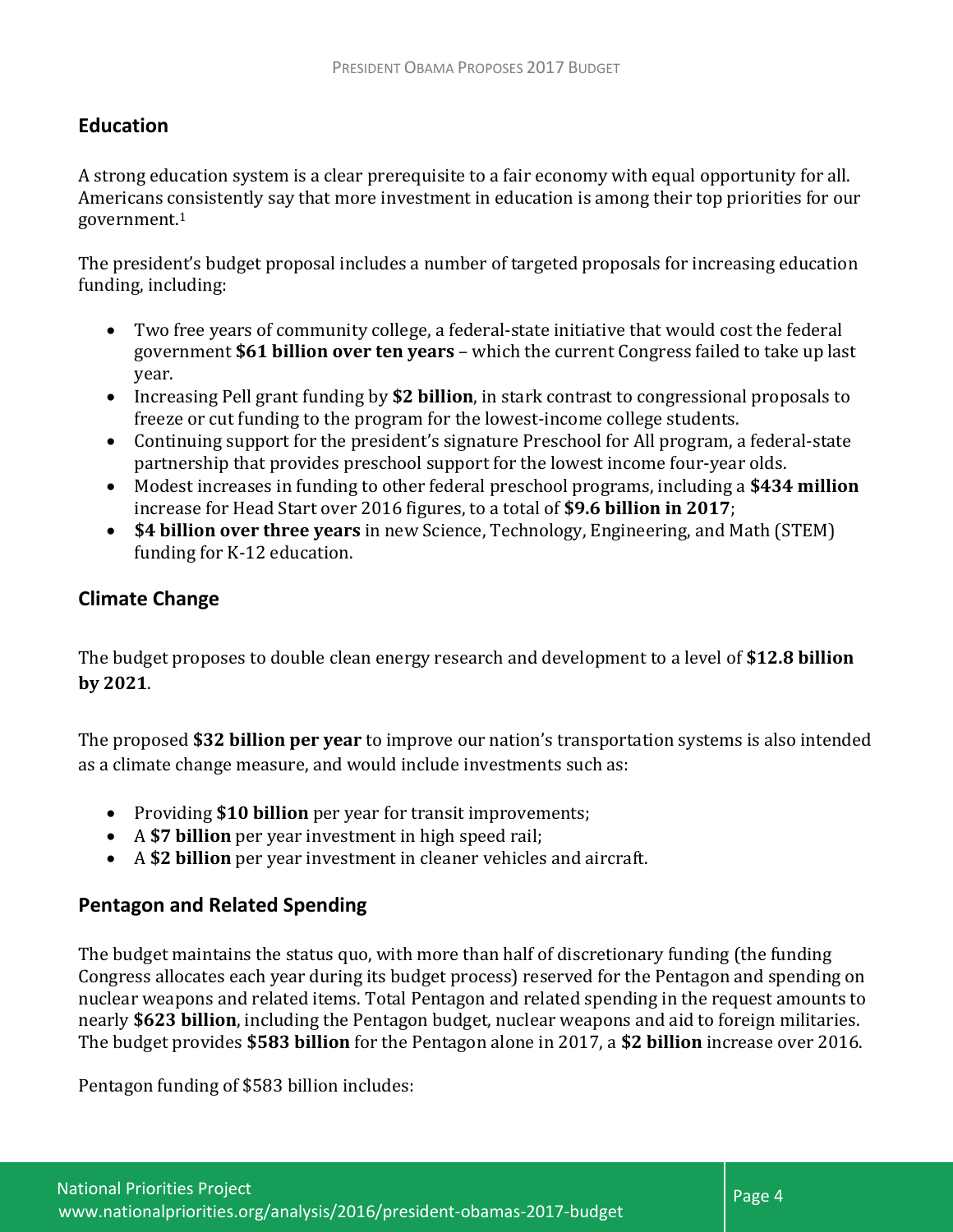- **A \$59 billion** 2017 Pentagon slush fund, or Overseas Contingency Operations (OCO) funding – a fund that began as an Iraq and Afghanistan war fund and has since morphed into a Pentagon petty cash jar, and which permits the Pentagon to bust through legislated budget caps:
- **Just \$7.5 billion, less than two percent of the Pentagon's total budget,** for fighting ISIS, making clear that even real terrorist threats are often cynically used to secure billions in unrelated Pentagon funding;
- Quadrupled funding, or **\$3.4 billion**, for the European Reassurance Initiative, recommitting the United States to military involvement in a conflict where our ability to make a positive difference is highly questionable.

The Pentagon budget is more than ten times the budget allocated for diplomacy under the Department of State, which is **\$52.7 billion in 2017.** There are often effective alternatives to war, but we too often do not employ them. Compared to \$7.5 billion for military efforts against ISIS, the budget provides just **\$4 billion for dedicated diplomacy and humanitarian relief around the region.** 

Meanwhile, in addition to the \$583 billion Pentagon budget, the president's request includes:

- **\$19 billion** for nuclear weapons and related activities;
- **\$13 billion** for foreign military assistance;
- **\$8 billion** for additional "defense-related activities."

#### **Unemployment Insurance**

The president's budget proposes reforms to modernize the Unemployment Insurance (UI) program so that more workers are covered and for longer periods of time.

Proposals include:

- Requiring that each state provide a minimum of 26 weeks of state benefits (9 states currently provide less);
- Expanding benefits to cover millions of part-time workers and those who must leave a job for compelling family reasons;
- Expanding UI's federal extended benefits program to provide up to 52 weeks of additional federal benefits for states with higher than average unemployment rates.

#### **Social Security and Medicare**

As in 2016, the president's 2017 proposal would close loopholes that allow some high-income individuals to avoid Medicare and Social Security payroll taxes, which could provide as much as **\$10 billion** more in revenue per year by the end of the decade.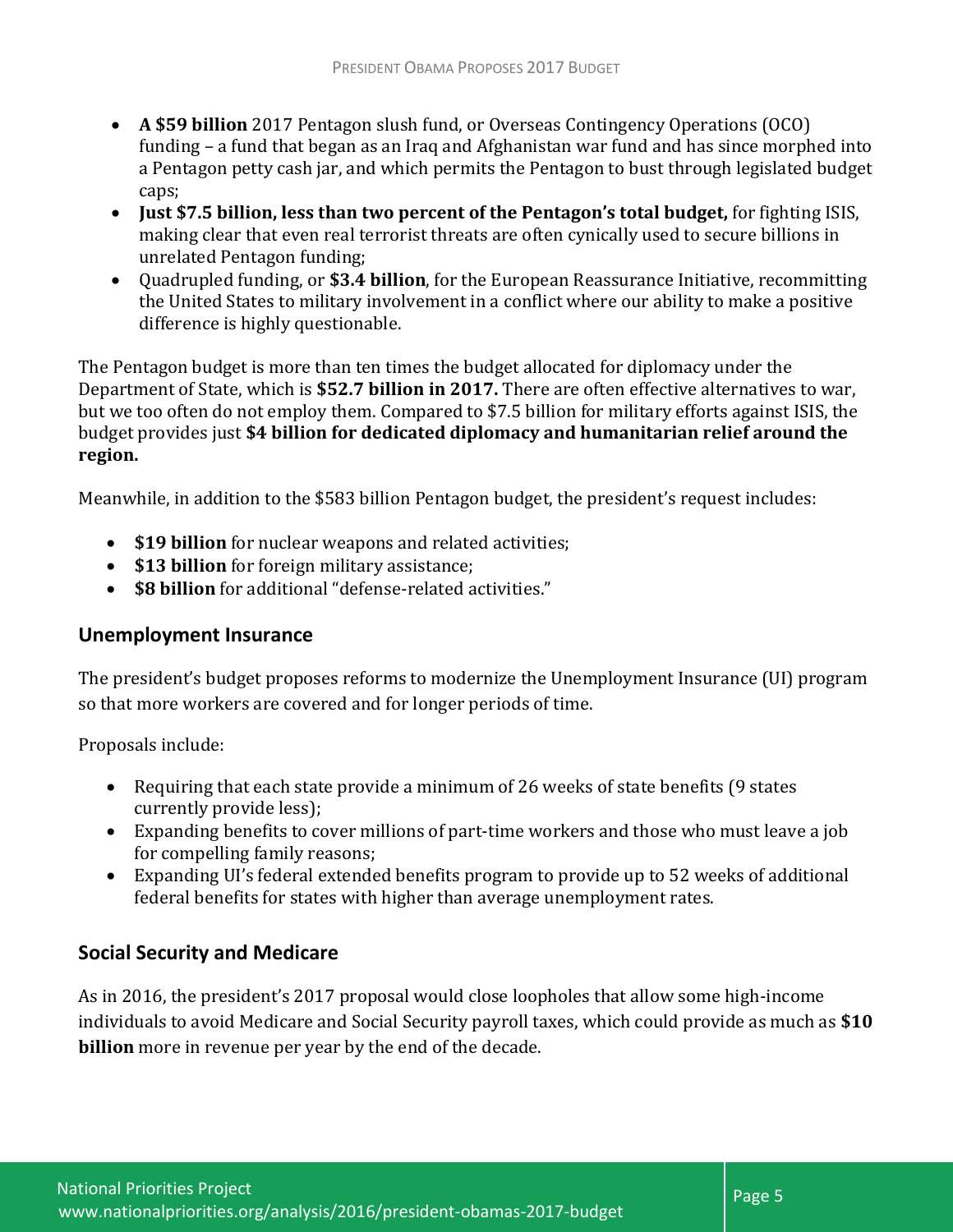The budget also proposes certain reforms to the Medicare program that would extend the solvency of Medicare Part A - the Hospital Insurance trust fund - by an additional 15 years. The program is currently fully funded until 2030. The president's plan would lower prescription drug costs under Medicare Part D and introduce a co-payment for beneficiaries who receive home health care services, among other reforms.

#### **Taxes and Revenues**

The president's budget proposal projects **\$3.6 trillion** in total tax revenue in fiscal year 2017, and includes proposals that focus on raising additional revenue and increasing fairness and transparency in the tax system. Many of these would be very popular among Americans, who believe the wealthy and corporations don't pay enough in taxes.<sup>2</sup>



The proposal would raise **\$955 billion over ten years** by closing certain loopholes for wealthy taxpayers. For example, it would: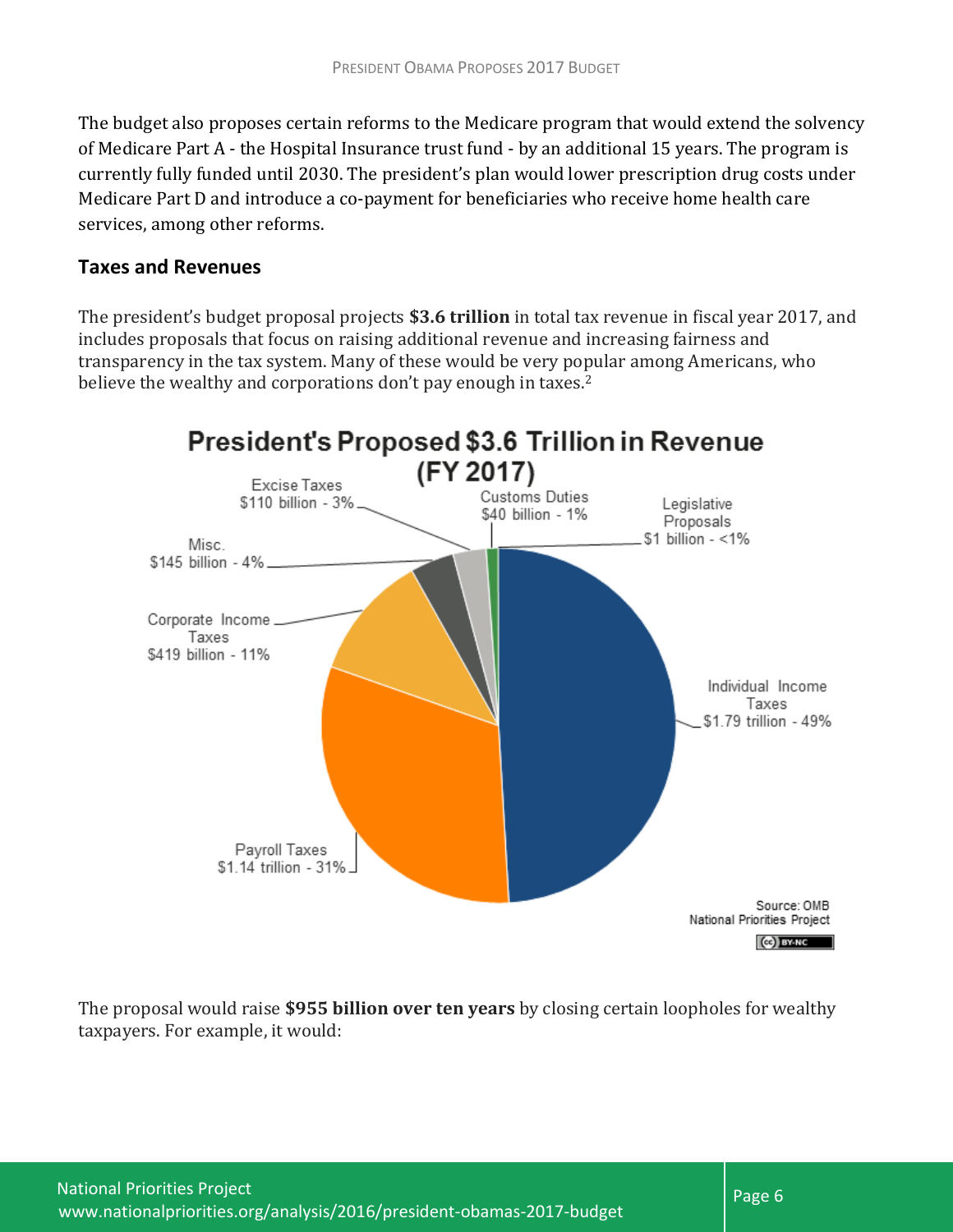- Raise the top tax rate on capital gains (currently 20 percent) to equal the rate under President Reagan (28 percent) and close certain tax loopholes on individual investments;
- Limit the value of certain deductions to 28 percent;
- Close the "carried interest" loophole, among other tax breaks;
- Implement the "Buffet Rule," ensuring that the wealthiest Americans pay at least 30 percent in income taxes even after they've availed themselves of the numerous tax loopholes available to them.

These reforms would make taxation on the wealthy more in line with the taxation of income earned by lower- and middle-income Americans.

The president also proposed measures to require corporations to pay their fair share. In combination these measures would increase corporate tax revenues from \$298 billion in 2016 to nearly **\$419 billion** in 2017. These measures include:

- A new fee for large financial institutions roughly 100 firms with assets of more than \$50 billion – that would discourage excessive risk-taking and raise **\$111 billion over ten years** in new revenue.
- Requiring companies to pay taxes on income earned abroad, which would prevent U.S. companies from "inverting," a maneuver where American corporations arrange to be purchased by smaller overseas corporations to avoid paying U.S. taxes.

The plan wouldn't only raise more revenue. It would also use the tax code to combat economic inequality directly, by building upon improvements made to the Earned Income Tax Credit (EITC) under the American Recovery and Reinvestment Act (ARRA) to expand EITC benefits for childless workers. It would increase the size of the credit and provide the credit to more workers based on income and age.

# **Budget Deficit**

The president's budget proposal would run a deficit of **\$503 billion** in fiscal year 2017, down from \$616 billion in 2016. The plan would achieve \$2.9 trillion in deficit reduction over ten years from various health, immigration, and tax reforms, including \$955 billion over ten years from closing certain loopholes for wealthy taxpayers.

As a share of the economy, the deficit is projected to be 2.6 percent of the economy in 2017, down from a high of 10 percent in 2009 following the Great Recession. The president proposes to limit deficits to less than 3 percent of the economy over the next ten years, which is on par with recent history: over the last 50 years, budget deficits have averaged 2.9 percent of the economy.

# **What** *Is* **the President's Budget Request?**

Federal law requires that the president submit a budget proposal to Congress every February, which serves as a starting point for negotiations in Congress. The proposal begins the annual